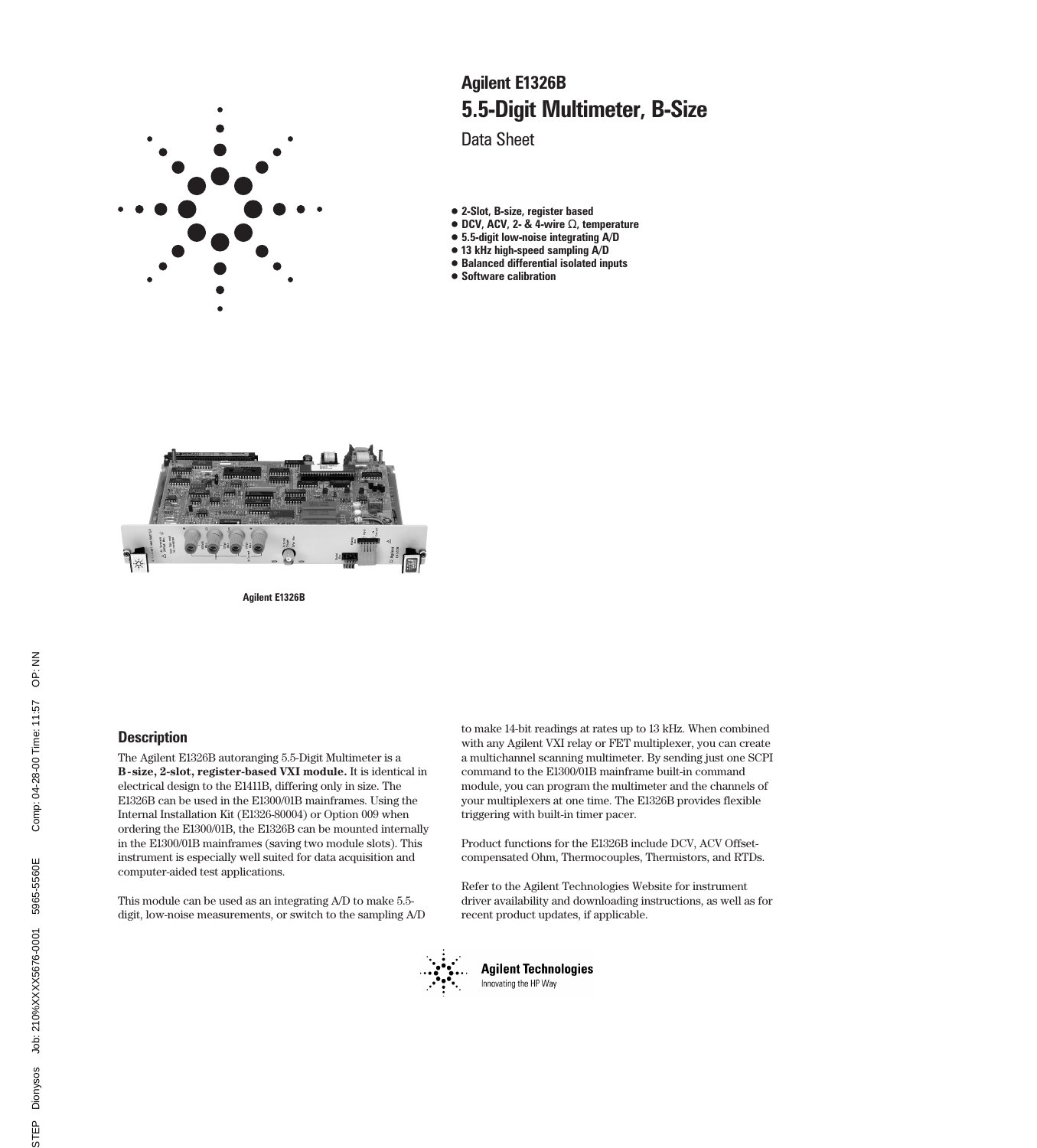## Product Specifications

### Reading rate:

Auto zero off, fixed range, default trigger delay, offset comp off, Sample Source "TIMER" for rates >15 readings/s.

Max. reading rate: 13 K

|                        |     | <b>Aperture</b>                     |   |                                        |                            |     |    |
|------------------------|-----|-------------------------------------|---|----------------------------------------|----------------------------|-----|----|
|                        |     |                                     |   | 320 ms 267 ms 20 ms 16.7 ms 2.5 ms 100 |                            |     | 10 |
|                        |     |                                     |   |                                        |                            | us  | иs |
| <b>Binary bits:</b>    |     | $\pm$ 22 $\pm$ 22 $\pm$ 20 $\pm$ 20 |   |                                        | $\pm$ 18 $\pm$ 15 $\pm$ 14 |     |    |
| <b>Decimal digits:</b> | 6.5 | 6.5                                 | 6 | 6                                      | 5.5                        | 4.5 | 4  |

Resolution (bits/digits)

#### Typical Reading Rates (rdgs/s)

|                                |     |     |     | Aperture                               |     |      |                  |
|--------------------------------|-----|-----|-----|----------------------------------------|-----|------|------------------|
|                                |     |     |     | 320 ms 267 ms 20 ms 16.7 ms 2.5 ms 100 |     |      | 10 <sub>us</sub> |
|                                |     |     |     |                                        |     | иs   |                  |
| DC voltage                     | 3   | 3.5 | 49  | 59                                     | 365 | 3125 | 13000            |
| <b>Four-wire</b><br>resistance | 3   | 3.5 | 49  | 59                                     | 365 | 3125 | 13000            |
| <b>AC</b> voltage              | 1.3 | 1.4 | 1.9 | 1.9                                    | 1.9 | 1 9  | 1.9              |

### Noise rejection (dB):

Noise Rejection Conditions: CMR measured with 1 kΩ in both HIGH and LOW leads with a 10% imbalance, LOW connected to COMMON at source, measured with respect to earth ground. NMR is for specified frequencies  $\pm$  0.1%.

|                          |                                | <b>Aperture</b> |        |                  |                          |          |                   |            |
|--------------------------|--------------------------------|-----------------|--------|------------------|--------------------------|----------|-------------------|------------|
|                          |                                | 320 ms          | 267 ms | 20 <sub>ms</sub> | $16.7$ ms                | $2.5$ ms | 100 <sub>us</sub> | $10 \mu s$ |
| DC voltage & resistance: |                                |                 |        |                  |                          |          |                   |            |
| DC                       | Common mode rejection          | 150 dB          | 150 dB | 150 dB           | 150 dB                   | 150 dB   | 150 dB            | 150 dB     |
| 50 Hz                    | Power line cycles (NPLCs)      | 16              |        |                  |                          |          |                   |            |
|                          | Normal mode (50 Hz) rejection  | 84 dB           | 0 dB   | 60 dB            | 0 dB                     | 0 dB     | 0 dB              | 0 dB       |
| 60 Hz                    | Power line cycles (NPLCs)      |                 | 16     |                  |                          |          |                   |            |
|                          | Normal mode (60 Hz) rejection  | 0 dB            | 84 dB  | 0 dB             | 60 dB                    | 0 dB     | 0 <sub>d</sub> B  | 0 dB       |
| 400 Hz                   | Power line cycles (NPLCs)      | 128             |        | 8                | $\overline{\phantom{0}}$ |          |                   |            |
|                          | Normal mode (400 Hz) rejection | 84 dB           | 0 dB   | 84 dB            | 0 dB                     | 60 dB    | 0 dB              | 0 dB       |
| <b>AC</b> voltage:       |                                |                 |        |                  |                          |          |                   |            |
| DC to 400 Hz             | Common mode rejection          | 110 dB          | 110 dB | 110 dB           | 110 dB                   | 110 dB   | 110 dB            | 110 dB     |

#### DC Voltage

Accuracy Conditions: Auto zero on, one hour warmup. Temperature within  $\pm$  5 °C of calibration temperature (module calibrated at 18-28 °C).

| Range                         | Input<br><b>Resistance</b>   | Resolution vs Aperture $(\Omega)$<br>(Volts) |                  | 90-Day Accuracy vs Aperture<br>$\pm$ (% of Reading) |                                  |  |
|-------------------------------|------------------------------|----------------------------------------------|------------------|-----------------------------------------------------|----------------------------------|--|
|                               |                              | $20/16.7$ ms                                 | $10 \text{ u}$ s | $20/16.7$ ms                                        | 10 $\,\mathrm{u}\mathrm{s}$      |  |
| 125 mV                        | $>100$ M $\Omega$            | 120 nV                                       | 7.6 µV           | $0.023% + 5 \mu V$                                  | $0.115% + 60 \mu V$              |  |
| 1 V                           | $>100$ M $\Omega$            | $1.0 \mu V$                                  | $61 \mu V$       | $0.013% + 15 \mu V$                                 | $0.1\% + 200 \,\mathrm{\upmu V}$ |  |
| 8 V                           | $>100$ M $\Omega$            | $7.6 \mu V$                                  | 488 µV           | $0.01\% + 50 \mu V$                                 | $0.1\% + 1.5$ mV                 |  |
| 64 V                          | 10 M $\Omega$ $\pm$ 5%       | $61 \mu V$                                   | $3.9 \text{ mV}$ | $0.015% + 1$ mV                                     | $0.1\% + 20$ mV                  |  |
| 300 V                         | $10 \text{ M}\Omega \pm 5\%$ | 488 uV                                       | $31 \text{ mV}$  | $0.015% + 5$ mV                                     | $0.1\% + 80$ mV                  |  |
| <b>DC</b> voltage:            | 300 V max.                   |                                              |                  |                                                     |                                  |  |
| <b>Voltage accuracy (DC):</b> | 0.0145%                      |                                              |                  |                                                     |                                  |  |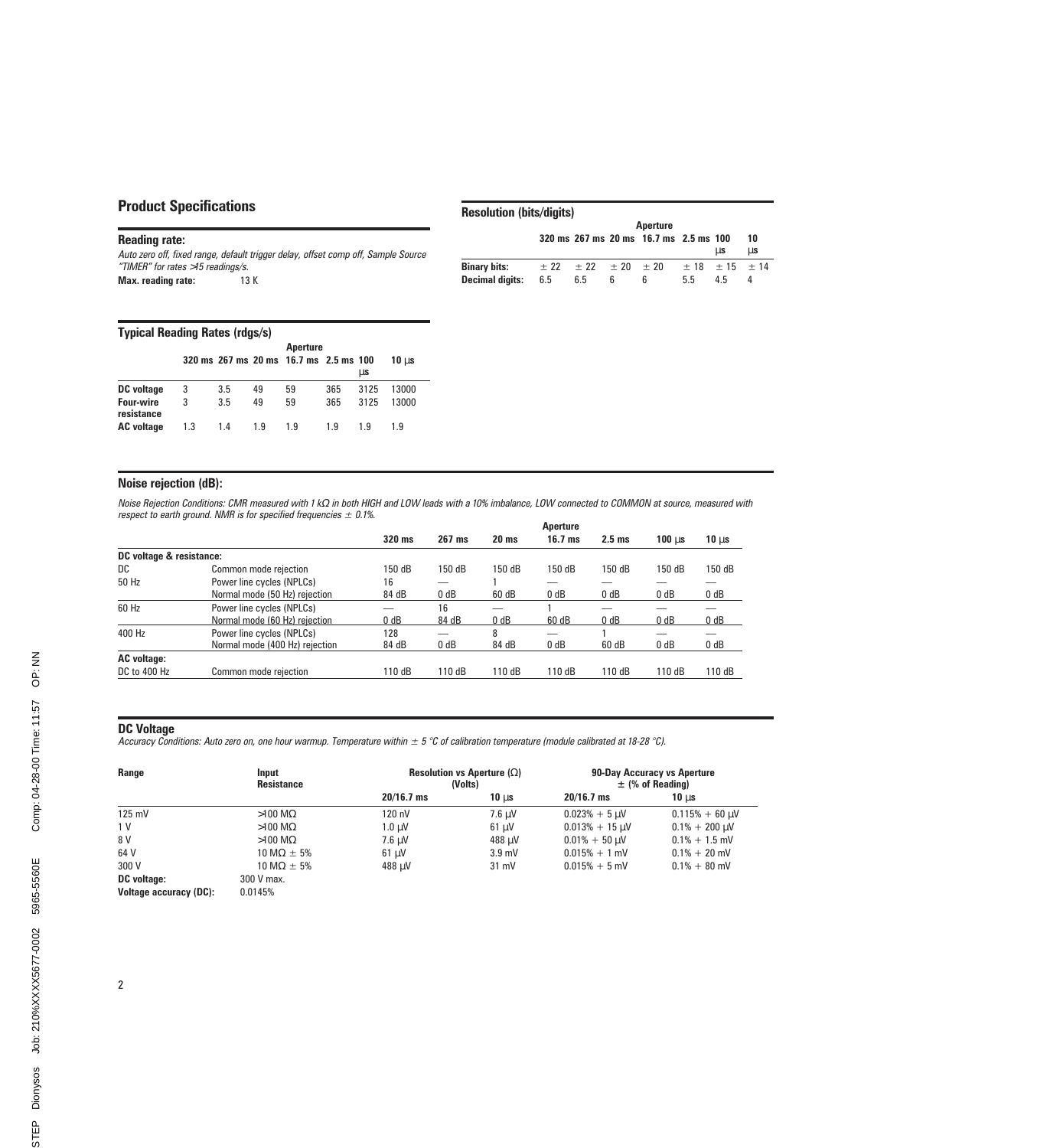### Four Wire Resistance

Accuracy Conditions: Auto zero on, one hour warmup. Temperature within  $\pm 5$  °C of calibration temperature (module calibrated at 18-28 °C).

| Range          | <b>Source</b><br><b>Current</b> | <b>Maximum Open</b><br><b>Circuit Voltage</b> |                     | <b>Resolution vs</b><br>Aperture $(\Omega)$ |                                 | 90-Day Accuracy vs Aperture<br>$\pm$ (% of Reading) |
|----------------|---------------------------------|-----------------------------------------------|---------------------|---------------------------------------------|---------------------------------|-----------------------------------------------------|
|                |                                 |                                               | $20/16.7$ ms        | 10 <sub>us</sub>                            | $20/16.7$ ms                    | 10 $\,\mathrm{u}\mathrm{s}$                         |
| 256 $\Omega$   | 488 µA                          | 11.5V                                         | $250 \mu\Omega$     | 15 m $\Omega$                               | $0.035\% + 10 \text{ m}\Omega$  | $0.12\% + 50 \text{ m}\Omega$                       |
| $2 k\Omega$    | 488 µA                          | 11.5V                                         | $2 \text{ m}\Omega$ | 125 m $\Omega$                              | $0.025% + 20 \text{ m}\Omega$   | $0.1\% + 200 \,\mathrm{m}\Omega$                    |
| 16 k $\Omega$  | $61 \mu A$                      | 11.5V                                         | 15 m $\Omega$       | 1Ω                                          | $0.025\% + 200 \text{ m}\Omega$ | $0.1\% + 2 \Omega$                                  |
| 131 k $\Omega$ | $61 \mu A$                      | 11.5V                                         | 125 m $\Omega$      | 8Ω                                          | $0.025\% + 1 \Omega$            | $0.1\% + 16 \Omega$                                 |
| 1 M $\Omega$   | 7.6 µA                          | 11.5V                                         | ι Ω                 | 64 $\Omega$                                 | $0.025\% + 10 \Omega$           | $0.1\% + 120 \Omega$                                |

### True RMS AC Voltage (AC coupled)

Crest Factor: 7 at 10% full scale; 1.5 at full scale. Accuracy Conditions: Sine wave inputs >10% of full scale. DC component <10% of AC component. Auto-zero on, 1 hour warmup. Temperature within  $\pm$  5 °C of calibration temperature (module calibrated at 18-28 °C).

| Range<br>(RMS)     | Input<br>Impedance                           | <b>Frequency</b>                                 | <b>Resolution vs Aperture</b><br>(Volts) |                   | 90-Day Accuracy vs Aperture<br>$\pm$ (% of Reading + Volts)                                            |                                                                                         |
|--------------------|----------------------------------------------|--------------------------------------------------|------------------------------------------|-------------------|--------------------------------------------------------------------------------------------------------|-----------------------------------------------------------------------------------------|
|                    |                                              |                                                  | 320/267 ms                               | $10 \mu s$        | 320/267 ms                                                                                             | All other apertures                                                                     |
| 87.5 mV            | $>100$ M $\Omega$ ,<br>$<$ 100 pF            | 20-50 Hz<br>50 Hz-1 kHz<br>$1-5$ kHz<br>5-10 kHz | 30 nV                                    | $7.6 \mu V$       | $2.175\% + 200 \,\mu\text{V}$<br>$0.675\% + 200 \mu V$<br>$0.675% + 200 \mu V$<br>$3.175% + 200 \mu V$ | $2.175% + 1$ mV<br>$0.675% + 200 \mu V$<br>$0.675% + 200 \mu V$<br>$3.175% + 200 \mu V$ |
| 700 mV             | $>100$ M $\Omega$ ,<br>$<$ 100 pF            | 20-50 Hz<br>50 Hz-1 kHz<br>$1-5$ kHz<br>5-10 kHz | $0.24 \mu V$                             | $61 \mu V$        | $2.125% + 1.5$ mV<br>$0.625% + 1.5$ mV<br>$0.625\% + 1.5$ mV<br>$3.125% + 1.5$ mV                      | $2.125% + 8$ mV<br>$0.625% + 1.5$ mV<br>$0.625% + 1.5$ mV<br>$3.125% + 1.5$ mV          |
| 5.6V               | $>100$ M $\Omega$ .<br>$<$ 100 pF            | 20-50 Hz<br>50 Hz-1 kHz<br>$1-5$ kHz<br>5-10 kHz | $2.0 \mu V$                              | 488 μV            | $2.125% + 15$ mV<br>$0.625% + 15$ mV<br>$1.125% + 15$ mV<br>$10.125% + 15$ mV                          | $2.125\% + 80$ mV<br>$0.625% + 15$ mV<br>$1.125% + 15$ mV<br>$10.125% + 15$ mV          |
| 44.8 V             | $10 \text{ M}\Omega \pm 5\%$ ,<br>$<$ 100 pF | 20-50 Hz<br>50 Hz-1 kHz<br>$1-5$ kHz<br>5-10 kHz | $15 \mu V$                               | 3.9 <sub>mV</sub> | $2.125\% + 100$ mV<br>$0.625% + 100$ mV<br>$1.125\% + 100$ mV<br>$10.125\% + 100$ mV                   | $2.125\% + 500$ mV<br>$0.625\% + 100$ mV<br>$1.125\% + 100$ mV<br>$10.125\% + 100$ mV   |
| 300 V              | $10 \text{ M}\Omega \pm 5\%$ ,<br>$<$ 100 pF | 20-50 Hz<br>50 Hz-1 kHz<br>$1-5$ kHz<br>5-10 kHz | $122 \mu V$                              | 31 mV             | $2.125\% + 500$ mV<br>$0.625% + 500$ mV<br>$1.125\% + 500$ mV<br>$10.125\% + 500$ mV                   | $2.125% + 2.5V$<br>$0.625% + 500$ mV<br>$1.125\% + 500$ mV<br>$10.125\% + 500$ mV       |
| <b>AC</b> voltage: | 300 V max.                                   |                                                  |                                          |                   |                                                                                                        |                                                                                         |

Voltage accuracy (AC): 0.84%

PDFINFO H 5 5 6 0 - 0 3  $\sim$  3  $\sim$  3  $\sim$  3  $\sim$  3  $\sim$  3  $\sim$  3  $\sim$  3  $\sim$  3  $\sim$  3  $\sim$  3  $\sim$  3  $\sim$  3  $\sim$  3  $\sim$  3  $\sim$  3  $\sim$  3  $\sim$  3  $\sim$  3  $\sim$  3  $\sim$  3  $\sim$  3  $\sim$  3  $\sim$  3  $\sim$  3  $\sim$  3  $\sim$  3  $\sim$  3  $\sim$  3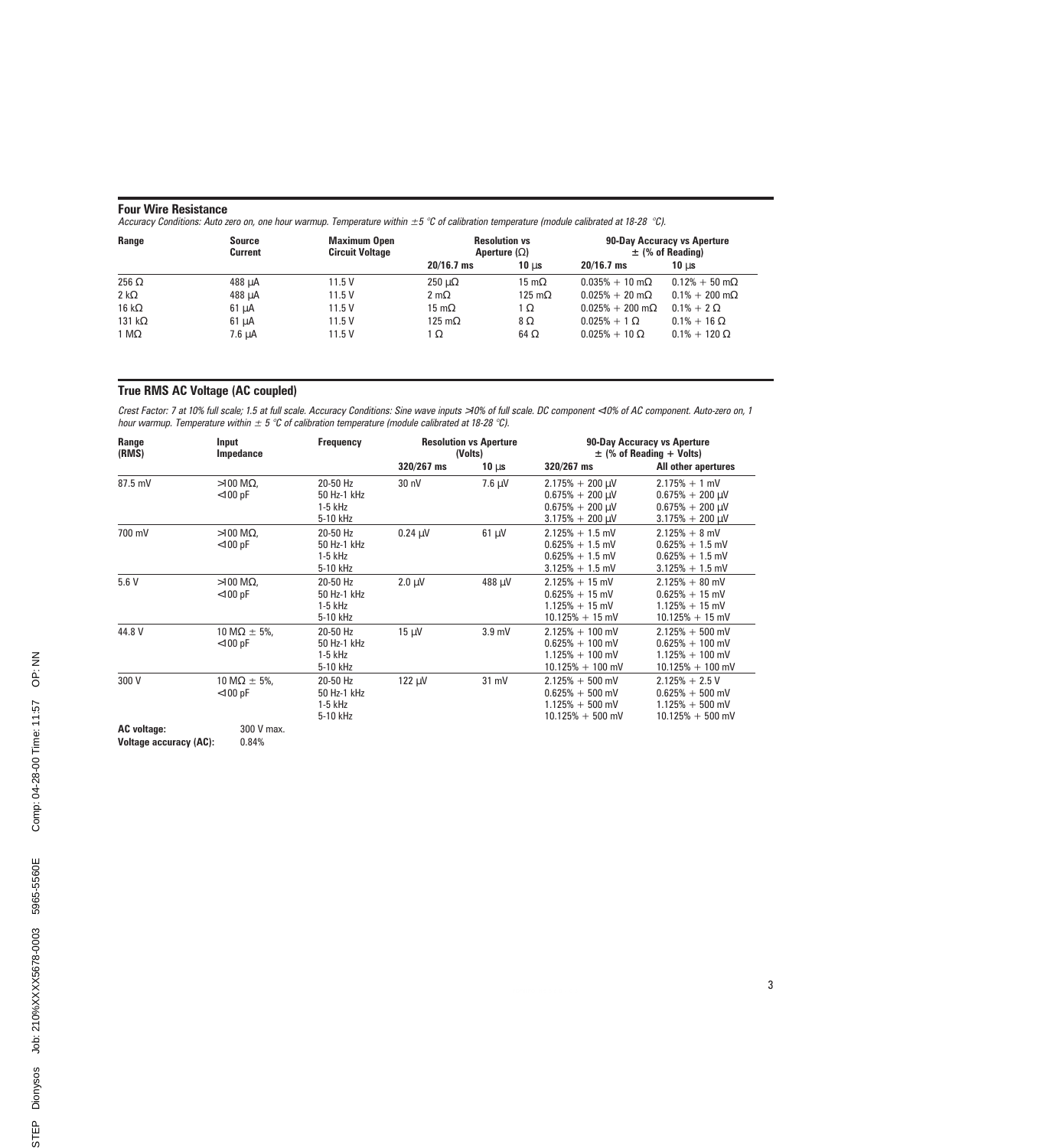#### Timing/Synchronization

| Timer/pacer:                 |                                                                          |
|------------------------------|--------------------------------------------------------------------------|
| <b>Timer range:</b>          | 76 us to 65.5 ms                                                         |
| <b>Resolution:</b>           | $2 \mu s$                                                                |
| Programmable delay:          |                                                                          |
| Delay range:                 | $40 \mu s$ to $16 s$                                                     |
| <b>Resolution:</b>           | 2 us                                                                     |
| <b>External trigger:</b>     |                                                                          |
| Minimum pulse width:         | $100$ ns                                                                 |
| <b>Maximum trigger rate:</b> | 5 kHz (Trigger Condition, negative edge; Fixed<br>range, 10 us aperture) |
|                              |                                                                          |

| <b>Typical Reading Storage</b><br><b>Agilent 75000 Mainframe</b> | $#$ of<br><b>Readings</b>                 |
|------------------------------------------------------------------|-------------------------------------------|
| Series B with standard memory                                    | 50,000                                    |
| Series B with 512 KB memory<br>(E1300/01B Opt 11)                | 100,000                                   |
| Series B with 1 MB memory<br>(E1300/01B Opt 11)                  | 200,000                                   |
| Isolation:                                                       | 450 Vpk between any terminal and chassis. |

### DC Voltage Accuracy with Relay Multiplexers

Accuracy Conditions: Auto zero on, one hour warmup. Temperature within  $\pm 5$  °C of calibration temperature (module calibrated at 18-28 °C).

|        |                     |                       | 90-Day Accuracy vs Aperture<br>$\pm$ (% of Reading + Volts) |                                  |
|--------|---------------------|-----------------------|-------------------------------------------------------------|----------------------------------|
| Range  |                     | E1326B & E1345A / 47A | E1326B & E1346A                                             |                                  |
|        | $20/16.7$ ms        | 10 $\mu$ s            | $20/16.7$ ms                                                | 10 <sub>us</sub>                 |
| 125 mV | $0.023% + 9 \mu V$  | $0.115% + 64$ µV      | $0.023% + 55 \mu V$                                         | $0.115% + 110 \mu V$             |
| 1 V    | $0.013% + 19 \mu V$ | $0.1\% + 204 \mu V$   | $0.013% + 65$ µV                                            | $0.1\% + 250 \,\mathrm{\upmu V}$ |
| 8 V    | $0.01\% + 54 \mu V$ | $0.1\% + 1.5$ mV      | $0.01\% + 100 \,\mathrm{\upmu V}$                           | $0.1\% + 1.55$ mV                |
| 64 V   | $0.015% + 1$ mV     | $0.1\% + 20$ mV       | $0.015% + 1.05$ mV                                          | $0.1\% + 20$ mV                  |
| 300 V  | $0.015% + 5$ mV     | $0.1\% + 80$ mV       | $0.015% + 5.05$ mV                                          | $0.1\% + 80$ mV                  |

### True RMS AC Voltage (AC coupled) with Relay Multiplexers

1-5 kHz and 5-10 kHz frequencies (all apertures) when using Relay Multiplexers (E1343A, E1345A, E1346A, or E1347A). Add 0.2% to the AC Voltage specifications.

#### Four Wire Resistance with Relay Multiplexers

Accuracy Conditions: Auto zero on, one hour warmup, temperature within  $\pm 5$ °C of calibration temperature (module calibrated at 18-28 °C).

|                |                                                                                                                                                                                                                                | 90-Day Accuracy vs Aperture<br>$\pm$ (% of reading + $\Omega$ )<br>E1326B & E1345A / 47A |  |  |  |
|----------------|--------------------------------------------------------------------------------------------------------------------------------------------------------------------------------------------------------------------------------|------------------------------------------------------------------------------------------|--|--|--|
| Range          | $20/16.7$ ms                                                                                                                                                                                                                   | $10 \mu s$                                                                               |  |  |  |
| 256 $\Omega$   | $0.035\% + 18.2 \text{ m}\Omega$                                                                                                                                                                                               | $0.12\% + 58.2 \text{ m}\Omega$                                                          |  |  |  |
| $2 k\Omega$    | $0.025\% + 28.2 \text{ m}\Omega$                                                                                                                                                                                               | $0.1\% + 208 \text{ m}\Omega$                                                            |  |  |  |
| 16 k $\Omega$  | $0.025\% + 266$ m $\Omega$                                                                                                                                                                                                     | $0.1\% + 2.1 \Omega$                                                                     |  |  |  |
| 131 k $\Omega$ | $0.025\% + 1.1 \Omega$                                                                                                                                                                                                         | $0.1\% + 16.1 \Omega$                                                                    |  |  |  |
| 1 M $\Omega$   | $0.025\% + 10.5 \Omega$                                                                                                                                                                                                        | $0.1\% + 121 \Omega$                                                                     |  |  |  |
|                | Material Calculation of consequences in the consequence of the consequence of the second continuous states of the state of the state of the state of the state of the state of the state of the state of the state of the stat |                                                                                          |  |  |  |

Note: With offset compensation on, accuracy is the same as for the voltmeter alone.

Note: Accuracy data includes all errors contributed by the multimeter, analog bus ribbon cables, multiplexer, and transducer linearizations (if applicable). The accuracies do not include transducer accuracy errors.

#### Functions

| ldc:       |             |
|------------|-------------|
| lac:       |             |
| Frequency: |             |
| Period:    |             |
| Temp.:     | Tm, Tc, RTD |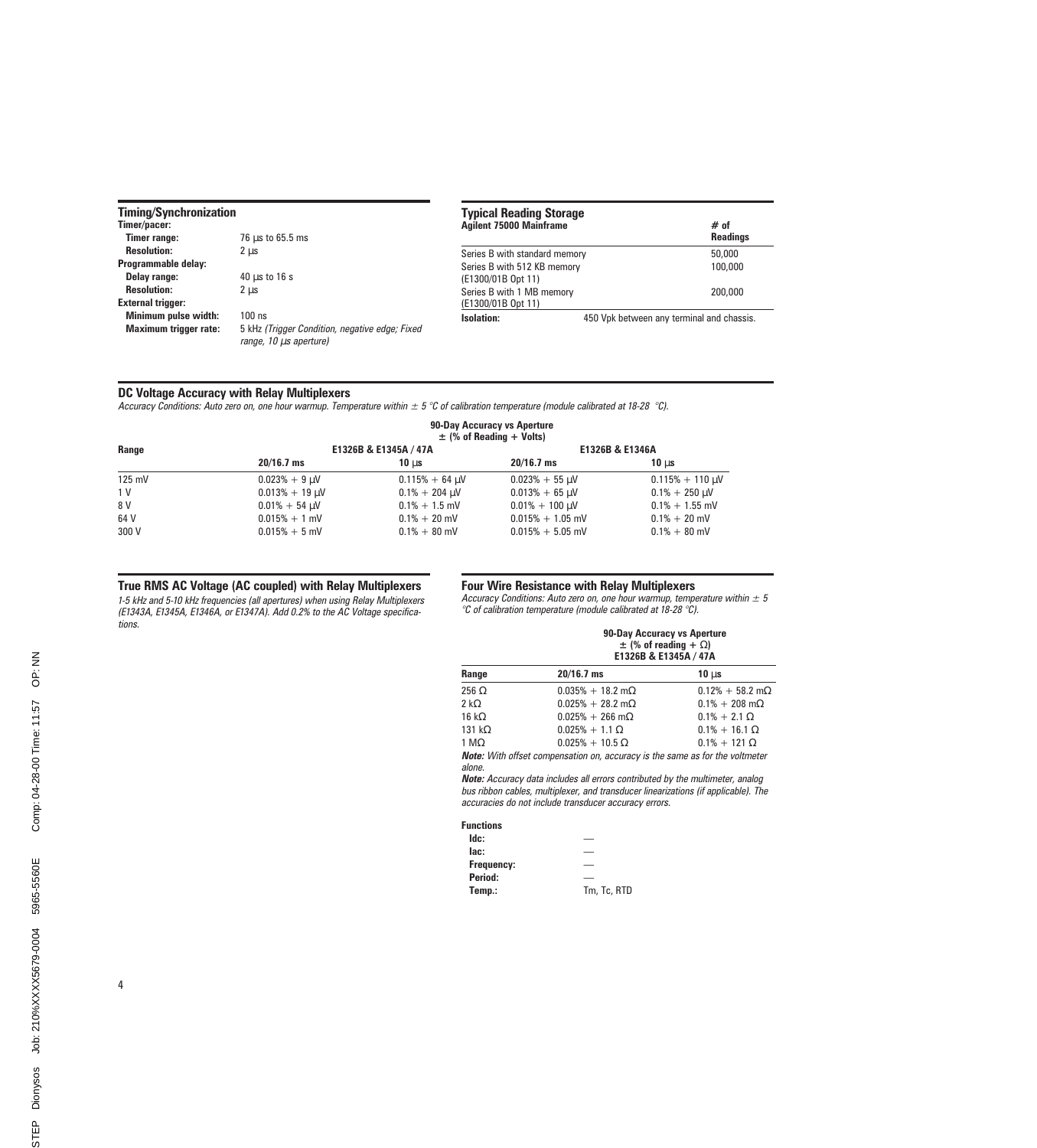### **Temperature**

The temperature accuracy graphs (below) include instrument and firmware linearization errors. The linearization algorithm used is based on the ITS 90 standard transducer curves. Add your transducer accuracy to determine total measurement error.

Note: The E1300/01B mainframes, E1406A command modules and Agilent embedded VXI controllers provide units conversion; if the E1411B or E1326B is register-programmed, your program must make the neccessary units conversion.

### **Thermocouples**

(E1326B Multimeter and E1347A/E1476A TC MUX): 16 ms aperture (1 PLC):

------------------- 100 µs aperture:

......................

### Thermocouples

(E1326B Multimeter and E1347A/E1476A TC MUX): 16 ms aperture (1 PLC):

------------------- 100 µs aperture:

......................

### **Thermocouples**

(E1326B Multimeter and E1347A/E1476A TC MUX): 16 ms aperture (1 PLC):

------------------- 100 µs aperture:

......................

### **Thermistors**

(E1326B Multimeter and E1345A/E1347A/E1476A MUXs): **4-wire** Ω**:** 16 ms aperture (1 PLC):

------------------- 100 µs aperture: ......................

### RTDs

(E1326B Multimeter and E1345A/E1476A MUXs): **4-wire** Ω**:** 16 ms aperture (1 PLC):

------------------- 100 µs aperture:

......................

Note: The E1344A High-Voltage MUX also does TC measurements, but with slightly less accuracy.



-200 0 200 400 600 800 1000 1200 1400 160

 $2.252 k\Omega$ 

Temperature (°C)

 $0$  40 80<br>Temperature (°C)

 $\alpha$  = 0.00392, 100  $\Omega$  at 0 °C

Total System Accuracy (±°C)

otal System Accuracy (±°C)

 $0.15$ 

 $\alpha$ 

 $-80$  $-40$ 

 $1.5$ 

 $10<sup>1</sup>$ 

 $0.5$  $\tilde{a}$  $-200 - 100$  $\,$  0  $\,$ 100

Total System Accuracy (±°C)

Accuracy (±°C)

stem  $0<sub>0</sub>$ 

fotal S



 $5 k\Omega$ 

 $0.15$ 

 $\overline{0}$ .

 $0.05$ 

 $-80$  $-40$ 

ldo+)

ctam

Total<sup>S</sup>

200 300 400 500 600 700 800 900<br>Temperature (°C)

120 160  $400$ 

(14 AWG)

600  $800$ 

600 800 1000 1200 1400



"Iron-Constantan

Type J



Type T Copper-Constantan'  $\ddot{6}$  $\overline{\mathbb{C}}^*$ acy (# Accu











400

160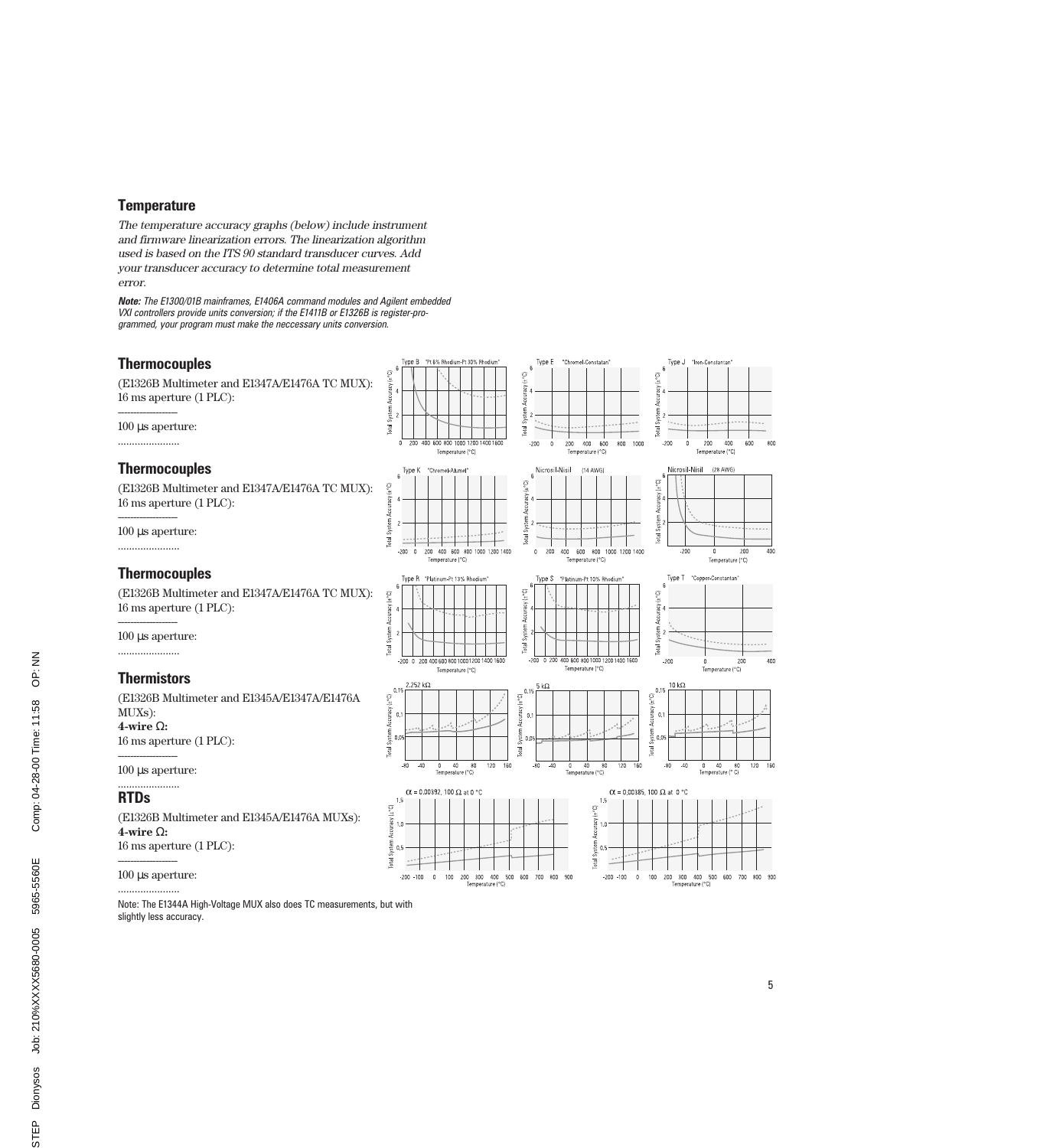## General Specifications

### VXI Characteristics

| <b>VXI device type:</b>      | Register based                                           |
|------------------------------|----------------------------------------------------------|
| Data transfer bus:           |                                                          |
| Size:                        | В                                                        |
| Slots:                       | 2                                                        |
| <b>Connectors:</b>           | P1                                                       |
| <b>Shared memory:</b>        | Yes (available with E1406A/E1300B/E1301B<br>SCPI driver) |
| <b>VXI busses:</b>           | n/a                                                      |
| <b>C-size compatibility:</b> | Yes                                                      |

### Instrument Drivers

See the Agilent Technologies Website (http://www.agilent.com/find/ inst\_drivers) for driver availability and downloading.

| <b>Command module</b>          |              |
|--------------------------------|--------------|
| firmware:                      | Downloadable |
| <b>Command module</b>          |              |
| firmware rev:                  | A.01         |
| LSCPI Win 3.1:                 | Yes          |
| <b>LSCPI Series 700:</b>       | Yes          |
| <b>C-SCPI LynxOS:</b>          | Yes          |
| C-SCPI Series 700:             | Yes          |
| <b>Panel Drivers:</b>          | Yes          |
| VXI <i>plug&amp;play</i> Win   |              |
| Framework:                     | Yes          |
| VXIplug&play Win 95/NT         |              |
| Framework:                     | Yes          |
| VXI <i>plug&amp;play</i> HP-UX |              |
| Framework:                     | N٥           |
|                                |              |

### Module Current

|           | $I_{PM}$ | l <sub>DM</sub> |  |
|-----------|----------|-----------------|--|
| $+5V$     | 0.2      | 0.1             |  |
| $+12V$    | 0.55     | 0.01            |  |
| $-12V$ :  | 0        | 0               |  |
| $+24 V:$  | 0        | 0               |  |
| $-24$ V:  | 0        | 0               |  |
| $-5.2 V:$ | 0        | 0               |  |
| $-2V:$    |          | 0               |  |

## Cooling/Slot

| www.ny wiec             |      |
|-------------------------|------|
| Watts/slot:             | 4.20 |
| ∆P mm H <sub>2</sub> 0: | 0.07 |
| Air Flow liter/s:       | 0.35 |
|                         |      |

## Ordering Information

| <b>Description</b>                           | <b>Product No.</b> |
|----------------------------------------------|--------------------|
| 5.5 Digit, Multimeter B-Size                 | E1326B             |
| Service Manual                               | E1326B 0B3         |
| Mil Std 45662A Calibration w/Test Data       | E1326B 1BP         |
| Japan - Japanese Localization                | E1326B ABJ         |
| 3 Yr. Retn. to Agilent to 1 Yr. OnSite Warr. | E1326B W01         |
| Internal Installation Kit for E1326B DVM     | E1326-80004        |
| Kit-Binding Post                             | E1326-80005        |
|                                              |                    |